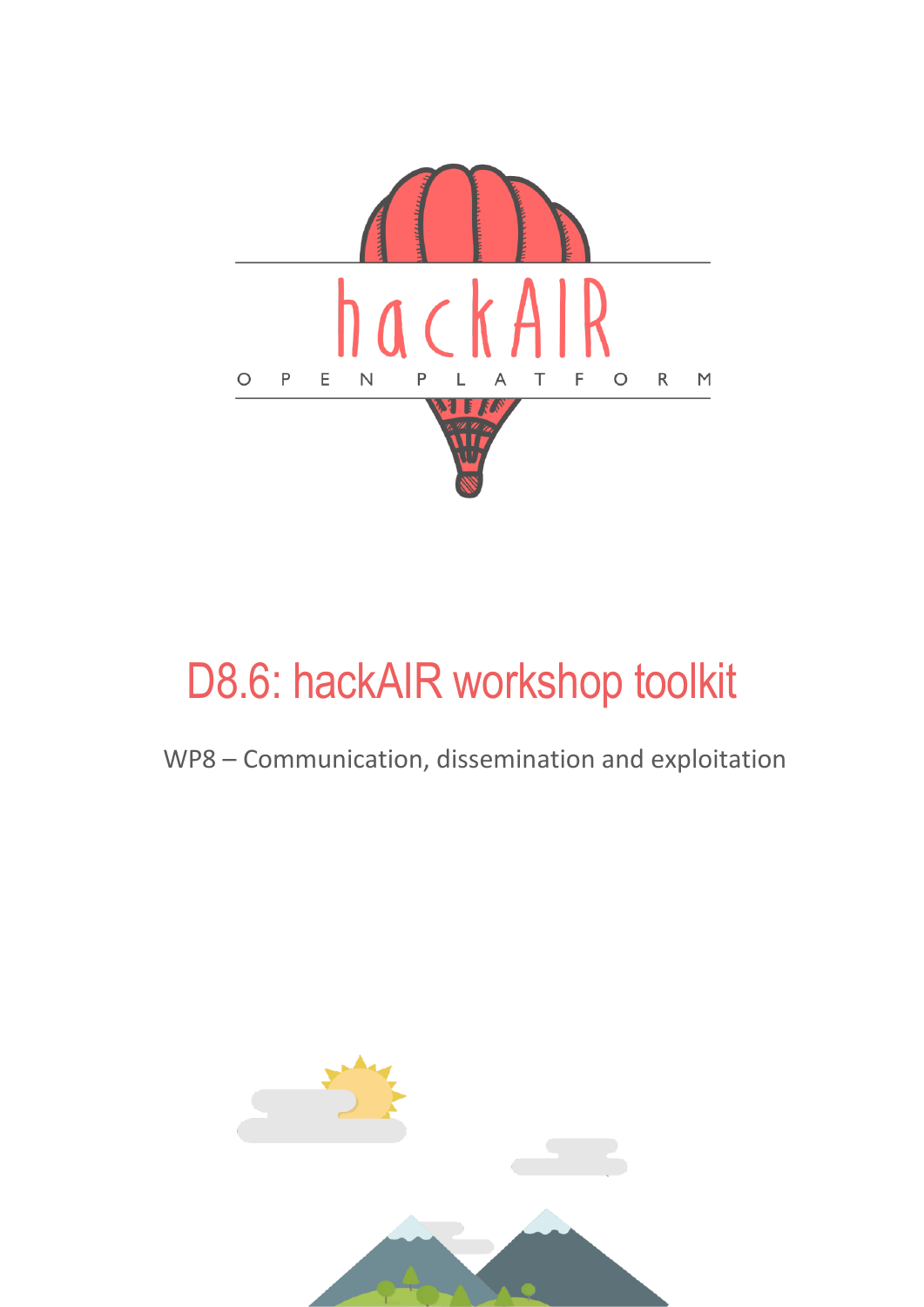| <b>Document Information</b> |
|-----------------------------|
|                             |

| <b>Grant Agreement Number</b> | 688363                                                                                                                                                                                     | Acronym |                            | hackAIR   |                  |
|-------------------------------|--------------------------------------------------------------------------------------------------------------------------------------------------------------------------------------------|---------|----------------------------|-----------|------------------|
| <b>Full Title</b>             | Collective awareness platform for outdoor air pollution                                                                                                                                    |         |                            |           |                  |
| <b>Start Date</b>             | $1st$ January 2016<br>Duration                                                                                                                                                             |         |                            | 36 months |                  |
| <b>Project URL</b>            | www.hackAIR.eu                                                                                                                                                                             |         |                            |           |                  |
| Deliverable                   | D8.6 - hackAIR workshop toolkit                                                                                                                                                            |         |                            |           |                  |
| <b>Work Package</b>           | WP8 - Communication, dissemination and exploitation                                                                                                                                        |         |                            |           |                  |
| Date of Delivery              | Contractual                                                                                                                                                                                |         | 31 December 2017           | Actual    | 30 December 2017 |
| <b>Nature</b>                 | Report                                                                                                                                                                                     |         | <b>Dissemination Level</b> |           | Public           |
| Lead Beneficiary              | ON:SUBJECT                                                                                                                                                                                 |         |                            |           |                  |
| <b>Responsible Author</b>     | Inge Jansen                                                                                                                                                                                |         |                            |           |                  |
| Contributions from            | Wiebke Herding, Elroy Bos, Fabiola Benavente (ON: SUBJECT), Arne Fellermann<br>(BUND), Panagiota Syropoulou (DRAXIS), Lefteris Spyomitros (CERTH), Gavin<br>McCrory, Carina Veeckman (VUB) |         |                            |           |                  |

#### **Document History**

|     | Version Issue Date Stage |                | Description                                                                    | Contributor                                                                                                                                             |
|-----|--------------------------|----------------|--------------------------------------------------------------------------------|---------------------------------------------------------------------------------------------------------------------------------------------------------|
| 0.1 | 31/08/201<br>7           | Draft          | First version of module 1<br>included in D8.5 Plan for<br><b>Workshop Tour</b> | Inge Jansen, Wiebke Herding (ONSUB), Arne Fellermann<br>(BUND), Hai-Ying Liu (NILU), Panagiota Syropoulou<br>(DRAXIS), Christodoulos Keratidis (DRAXIS) |
| 0.2 | 14/11/201<br>7           | Draft          | Draft for module 2 shared<br>with partners                                     | Inge Jansen (ONSUB), Panagiota Syropoulou (DRAXIS),<br>Lefteris Spyomitros (CERTH), Gavin McCrory, Carina<br>Veeckman (VUB)                             |
| 0.3 | 12/12/201<br>7           | Draft          | Internal consultation of full<br>draft                                         | Inge Jansen, Wiebke Herding, Elroy Bos (ONSUB)                                                                                                          |
| 0.4 | 19/12/201                | Final<br>draft | Full draft shared with<br>partners                                             | Panagiota Syropoulou (DRAXIS), Arne Fellermann (BUND)<br>Wiebke Herding (ONSUB)                                                                         |
| 1.0 | 28/12/201<br>7           | Final          | Final deliverable ready for<br>submission                                      |                                                                                                                                                         |

#### **Disclaimer**

Any dissemination of results reflects only the author's view and the European Commission is not responsible for any use that may be made of the information it contains.



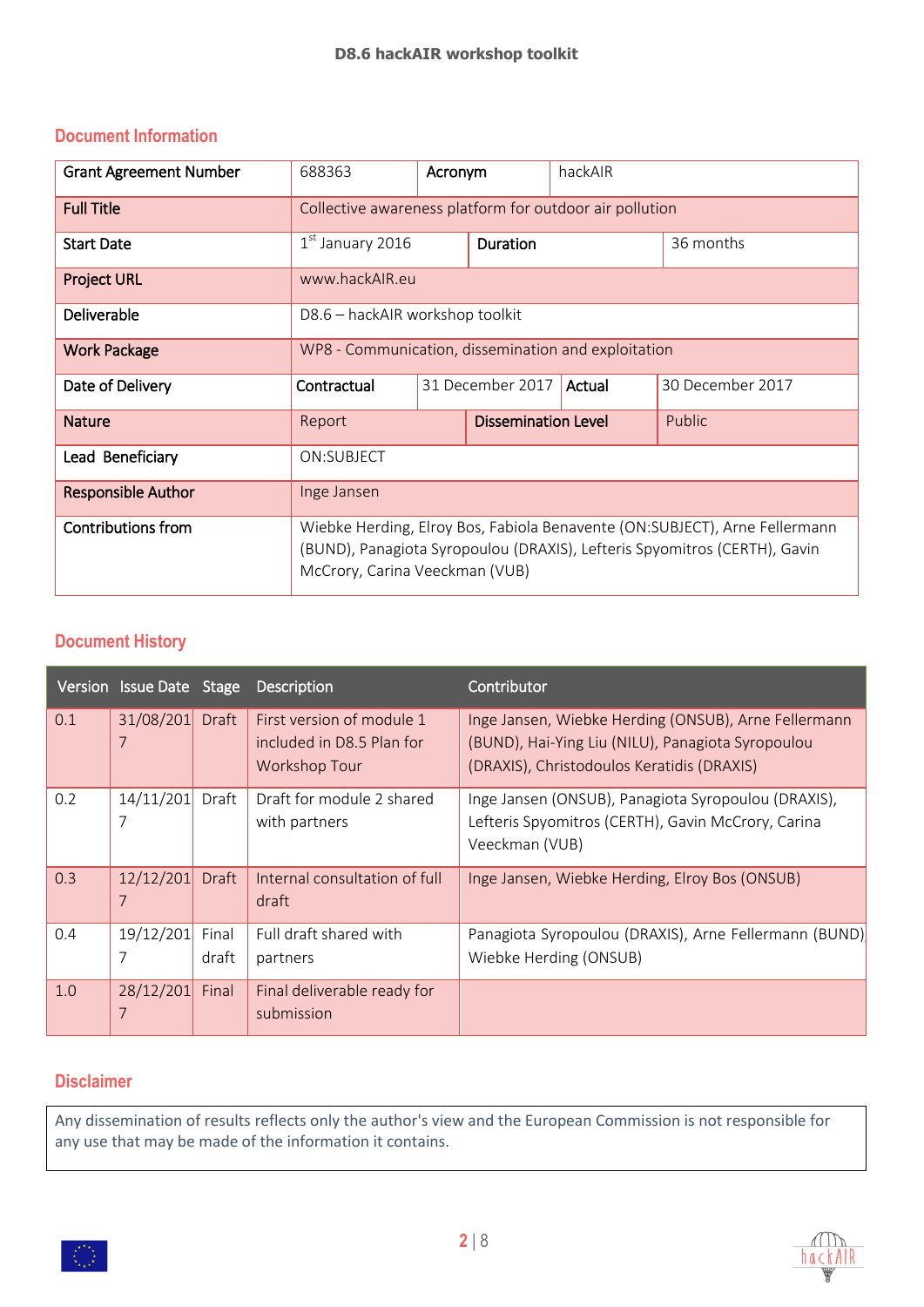#### **Copyright message**

#### **© hackAIR Consortium, 2017**

This deliverable contains original unpublished work except where clearly indicated otherwise. Acknowledgement of previously published material and of the work of others has been made through appropriate citation, quotation or both. Reproduction is authorised provided the source is acknowledged.



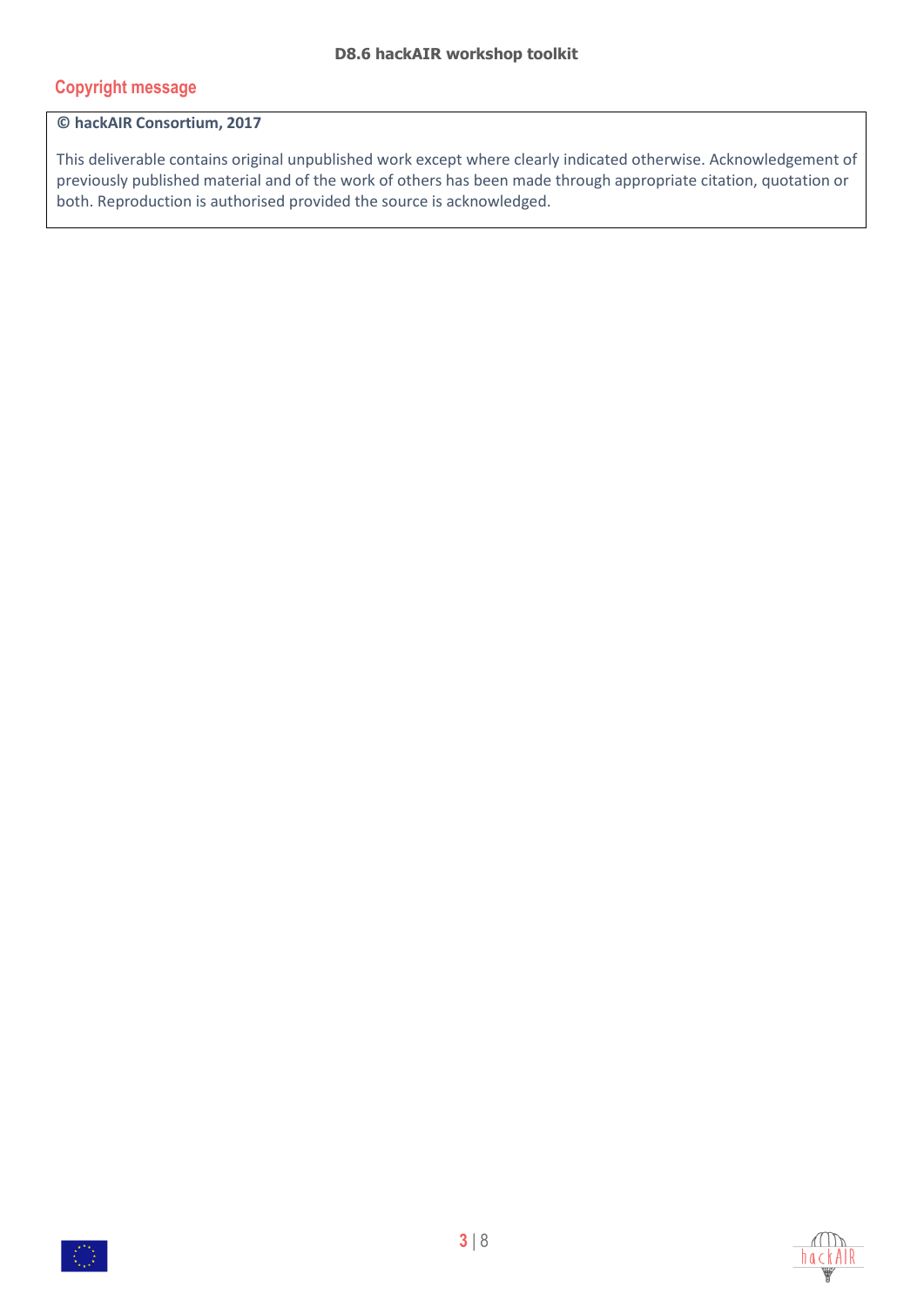## **Table of Contents**



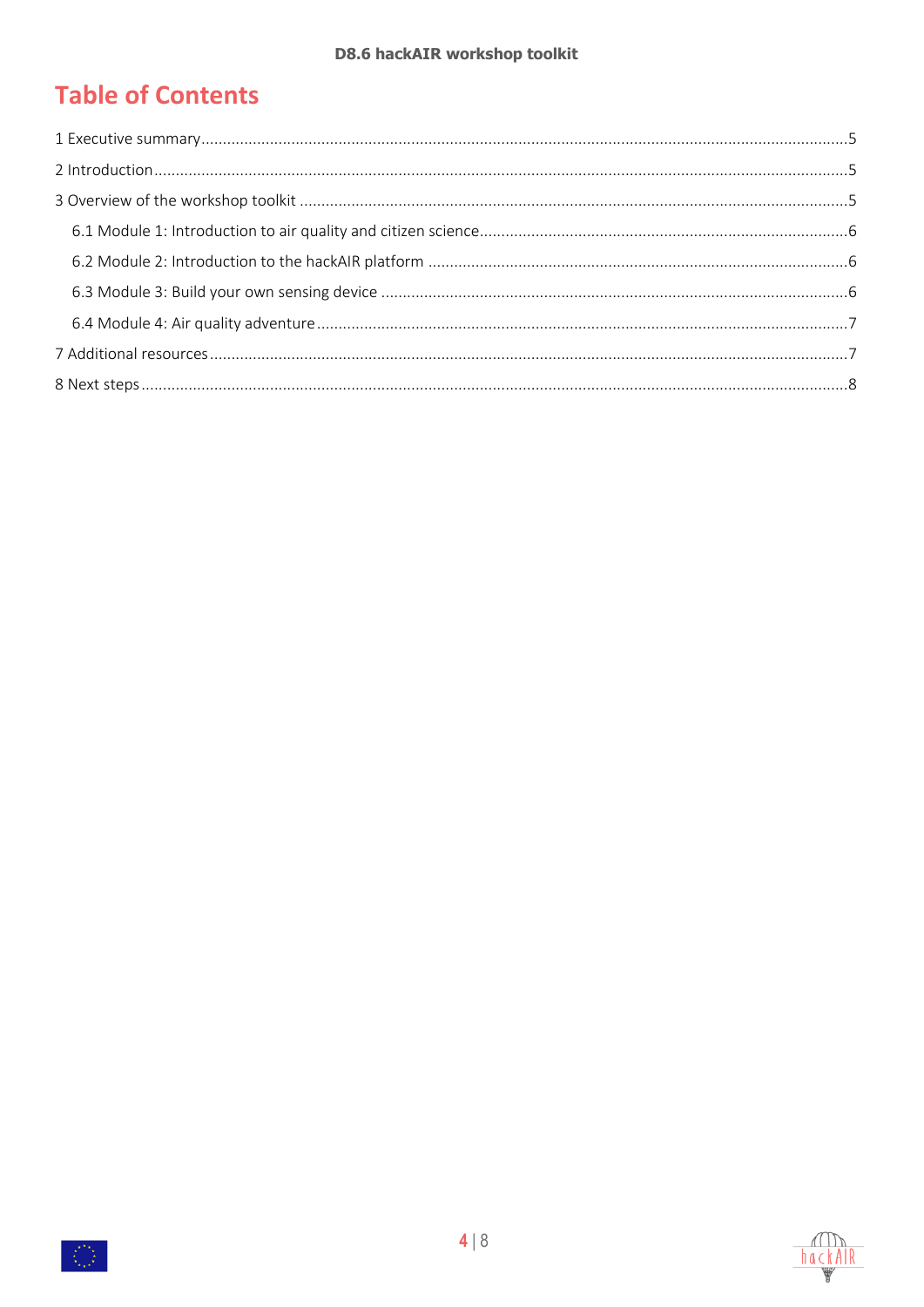## <span id="page-4-0"></span>1 Executive summary

This document contains the overview of the hackAIR workshop toolkit. In addition, you should have received a set of files containing presentations, handouts and facilitation guides. You can also download these from [www.hackair.eu/downloads.](http://www.hackair.eu/downloads)

The purpose of the hackAIR workshop toolkit is to enable local organisers to easily set up engaging events that introduce hackAIR to potential users and ultimately help to build awareness and citizens' engagement on air quality. Workshops can be customised by selecting 1-3 workshop modules from the workshop toolkit, ranging from an introduction to air quality and citizen science to building your own sensing device and from an introduction to the hackAIR platform to an air quality safari.

## <span id="page-4-1"></span>2 Introduction

The hackAIR project develops an open technology platform that can be used to access, collect and improve air quality information in Europe. It is supported through the EU programme on "Collective Awareness Platforms for Sustainability and Social Innovation" until December 2018. hackAIR takes advantage of existing open and complementary community-driven data sources for collecting, analysing and sharing air quality measurements to community members through low-cost open hardware sensing devices easily assembled by citizens, web and/or mobile phones applications.

The project aims to encourage wide adoption of the hackAIR platform in order to build awareness and citizens' engagement on air quality. One of the tasks of Work Package 8 (Communication, Dissemination and Exploitation) is thus the organisation of the hackAIR workshop tour (Task 8.3). From the project description:

*"As part of the project, hackAIR will organise a series of workshops to engage citizens around air quality and allow them to explore the hackAIR tools with a hands-on approach (e.g. building their own air quality monitoring station or participating in an air-quality photography excursion). Local host organizations will ensure the involvement both of local air quality advocates and the maker community. Workshops are envisaged to take place in Germany (multiple times), Oslo, Brussels, and selected other European locations such as Thessaloniki or Amsterdam. This tour will also provide opportunities for media coverage […]. There will be at least 6 workshops. Based on the lessons learnt from the organisation of workshops, an online toolkit will be developed, which will empower organisations elsewhere to host their own workshops as well."*

This workshop toolkit builds on the earlier deliverable D8.5 (Plan for hackAIR Workshop Tour), in which we describe the overall approach to workshop organisation, including timelines and a preliminary workshop schedule.

This deliverable also links directly to deliverable D7.3 (pilot training and testing materials) and builds on earlier work on engagement strategies and evaluation.

## <span id="page-4-2"></span>3 Overview of the workshop toolkit

hackAIR's workshop toolkit consists of four workshop modules. Each can be run as a separate workshop or they can be combined and adapted to provide a deeper learning experience for users. Each module contains material for a workshop lasting 60 to 90 minutes. Longer workshops are possible using multiple modules.

The hackAIR toolkit includes a facilitation guide, presentations and, where applicable, handouts for each module. In some cases, additional materials - such as electronics for sensors - will be needed.

All files listed below are available for download on [http://www.hackair.eu/hackair-workshop-toolkit.](http://www.hackair.eu/hackair-workshop-toolkit)



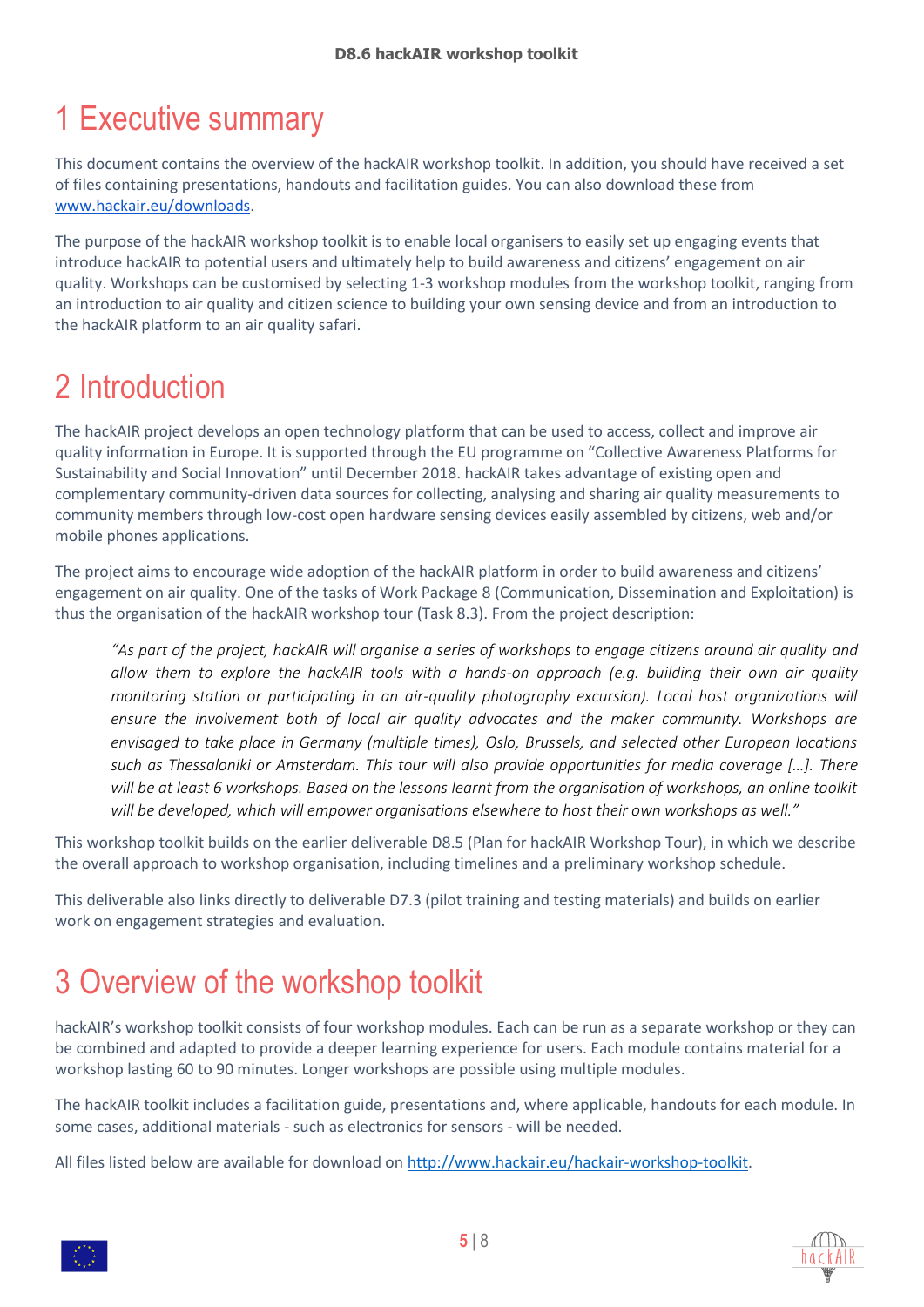#### **D8.6 hackAIR workshop toolkit**

### <span id="page-5-0"></span>**6.1 Module 1: Introduction to air quality and citizen science**

A general introduction on air quality and why it matters, including main sources of air pollution and impacts on health and the environment. The module also covers how to measure air quality and what we can do to improve it. There will be a short, basic version containing the most important information and a more elaborate version to allow participants to dive deeper into certain aspects, e.g. the impact of different particles on human health or tips on decreasing your own exposure to air pollution.

| <b>Resources</b>   | Filename / Link                                                                                             |
|--------------------|-------------------------------------------------------------------------------------------------------------|
| Facilitation guide | 1_facilitation_guide.docx<br>http://www.hackair.eu/wp-<br>content/uploads/2017/02/1 facilitation guide.docx |
| Presentation       | 1 slides.pptx<br>http://www.hackair.eu/wp-<br>content/uploads/2017/02/1 slides.pptx                         |

### <span id="page-5-1"></span>**6.2 Module 2: Introduction to the hackAIR platform**

A hands-on session exploring the hackAIR platform. Participants download the app, create user accounts and explore data, maps and trends available. They will experience how they can contribute data and how these contributions make sense to their lives as well.

| Resources          | Filename / Link                                                                                             |
|--------------------|-------------------------------------------------------------------------------------------------------------|
| Facilitation guide | 2_facilitation_guide.docx<br>http://www.hackair.eu/wp-<br>content/uploads/2017/02/2_facilitation_guide.docx |
| Presentation       | 2 slides.pptx<br>http://www.hackair.eu/wp-<br>content/uploads/2017/02/2 slides.pptx                         |

### <span id="page-5-2"></span>**6.3 Module 3: Build your own sensing device**

This is a hands-on workshop module, in which participants build their own open hardware sensing devices. Participants build and set up their own Arduino ('hackAIR home') or PSOC ('hackAIR mobile') sensing device to install outside their homes afterwards.

| <b>Resources</b>   | Filename                  |
|--------------------|---------------------------|
| Facilitation guide | 3_facilitation_guide.docx |
|                    | http://www.hackair.eu/wp- |

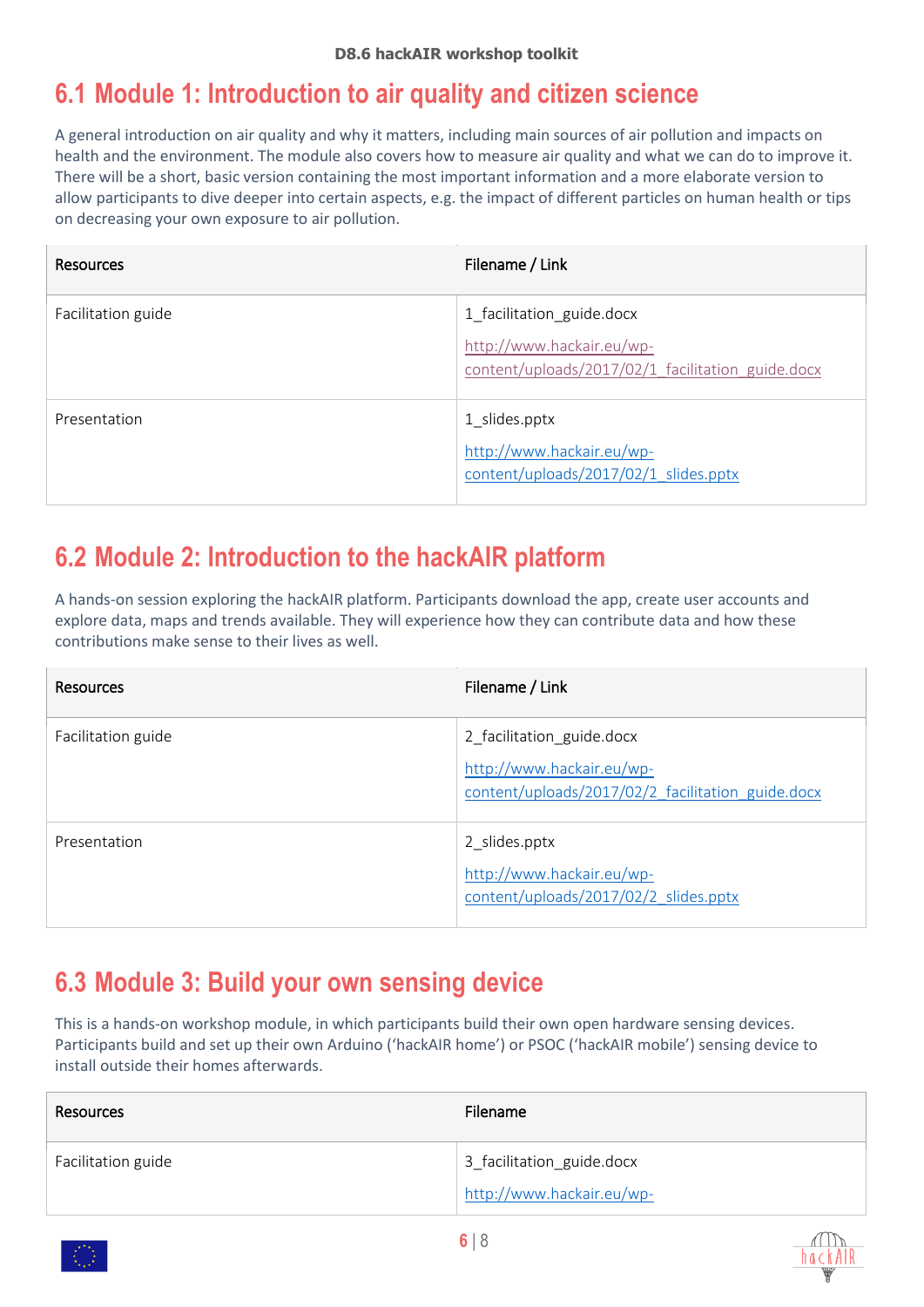|              | content/uploads/2017/02/3 facilitation guide.docx                                                   |
|--------------|-----------------------------------------------------------------------------------------------------|
| Presentation | 3 slides.pptx<br>http://www.hackair.eu/wp-<br>content/uploads/2017/02/3 slides.pptx                 |
| Handouts     | 3_handout_home.docx<br>http://www.hackair.eu/wp-<br>content/uploads/2017/02/3 handout home.docx     |
|              | 3_handout_mobile.docx<br>http://www.hackair.eu/wp-<br>content/uploads/2017/02/3 handout mobile.docx |

## <span id="page-6-0"></span>**6.4 Module 4: Air quality adventure**

This module brings the hackAIR platform to the streets. Participants are invited to go on an adventure to explore air quality in their neighbourhood. This can be by using the hackAIR app on their phones to take pictures of the sky in multiple locations, or – in addition – by taking a hackAIR mobile sensing device through the city to test them.

| Resources          | Filename                                                                                                    |
|--------------------|-------------------------------------------------------------------------------------------------------------|
| Facilitation guide | 4 facilitation guide.docx<br>http://www.hackair.eu/wp-<br>content/uploads/2017/02/4 facilitation guide.docx |
| Handouts           | 4 handout.docx<br>http://www.hackair.eu/wp-<br>content/uploads/2017/02/4 handout.docx                       |

## <span id="page-6-1"></span>7 Additional resources

To make life easier for local organisers, the workshop toolkit also consists of a set of additional materials that can be used in the preparation and follow-up of the workshops.

| <b>Resources</b>                  | <b>Filename</b>                                                                |
|-----------------------------------|--------------------------------------------------------------------------------|
| Checklist for workshop organisers | 0_workshop_checklist.docx                                                      |
|                                   | http://www.hackair.eu/wp-<br>content/uploads/2017/02/0 workshop checklist.docx |